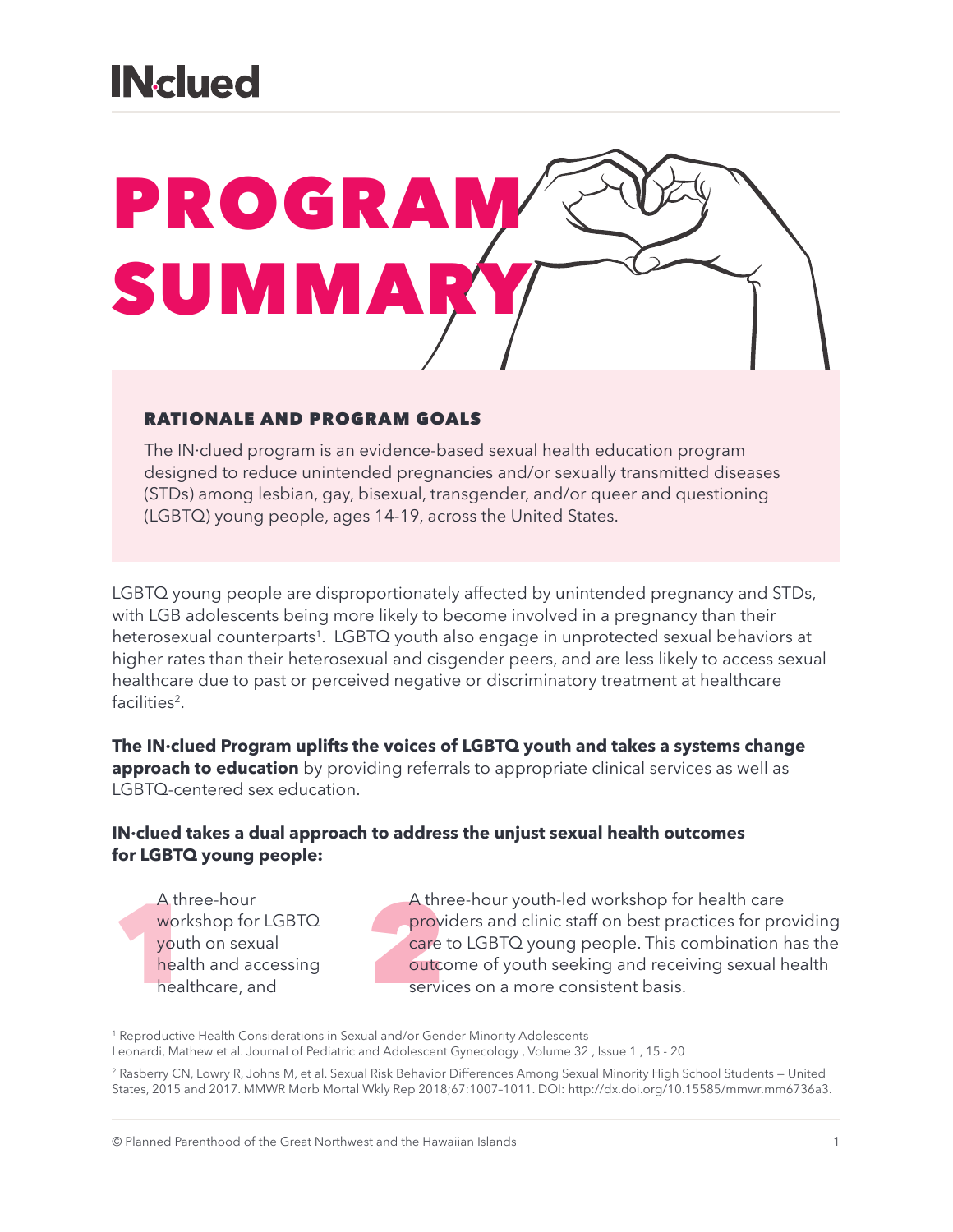# **IN-clued**

#### BEST PRACTICES

The IN·clued Program is grounded in the Health Belief Model theory of change and several evidence-based best practices in adolescent sexual health prevention education. It uses an established theoretical foundation, sound educational pedagogy, and the use of peer educators for program delivery.

#### THE HEALTH BELIEF MODEL

The IN·clued Program is built on the Health Belief Model, which posits that six cognitive constructs impact health behavior change. They are:

**Perceived susceptibility**—a person's belief that they are at risk.

**Perceived severity**—a person's belief that the risks have serious consequences.

**Perceived benefits**—a person's belief of the benefit of changing their behavior.

**Perceived barriers**—a person's belief that the costs to taking action are outweighed by the benefits.

**Cues to action**—a person's exposure to factors that prompt behavior change.

**Self-efficacy**—a person's confidence in their ability to successfully perform an action (e.g. change their behavior).

Each of the activities in the IN·clued youth workshop maps directly to one or more of the Health Belief Model constructs, solidifying the program's likelihood to impact participant behaviors.

#### UNDERSTANDING BY DESIGN

The IN·clued Program uses the Understanding by Design (UbD) pedagogical framework to bolster learner outcomes in both the youth and clinic workshop curricula<sup>3</sup>. The UbD framework uses a backwards design process to develop Enduring Understandings, Essential Questions, and Assessments for each educational workshop. These structures within the activities mean that each workshop delivered will result in the participants achieving the intended learning objectives.

#### PEER EDUCATION

The IN·clued Program is facilitated by trained sexual health educators, who may be accompanied by teen peer sexual health educators. The peer educators delivering the curriculum should receive up to 20 hours of training by professional adult mentors. Their involvement is optional but encouraged in the youth workshop, as it enhances the workshops' relevance and proven impacts for LGBTQ youth participants, especially if the peer educators identify as LGBTQ themselves. Peer Educator involvement is required for the clinic workshop with adult clinicians and health center staff. The peer education model is used with great success in both national and international public health educational programming.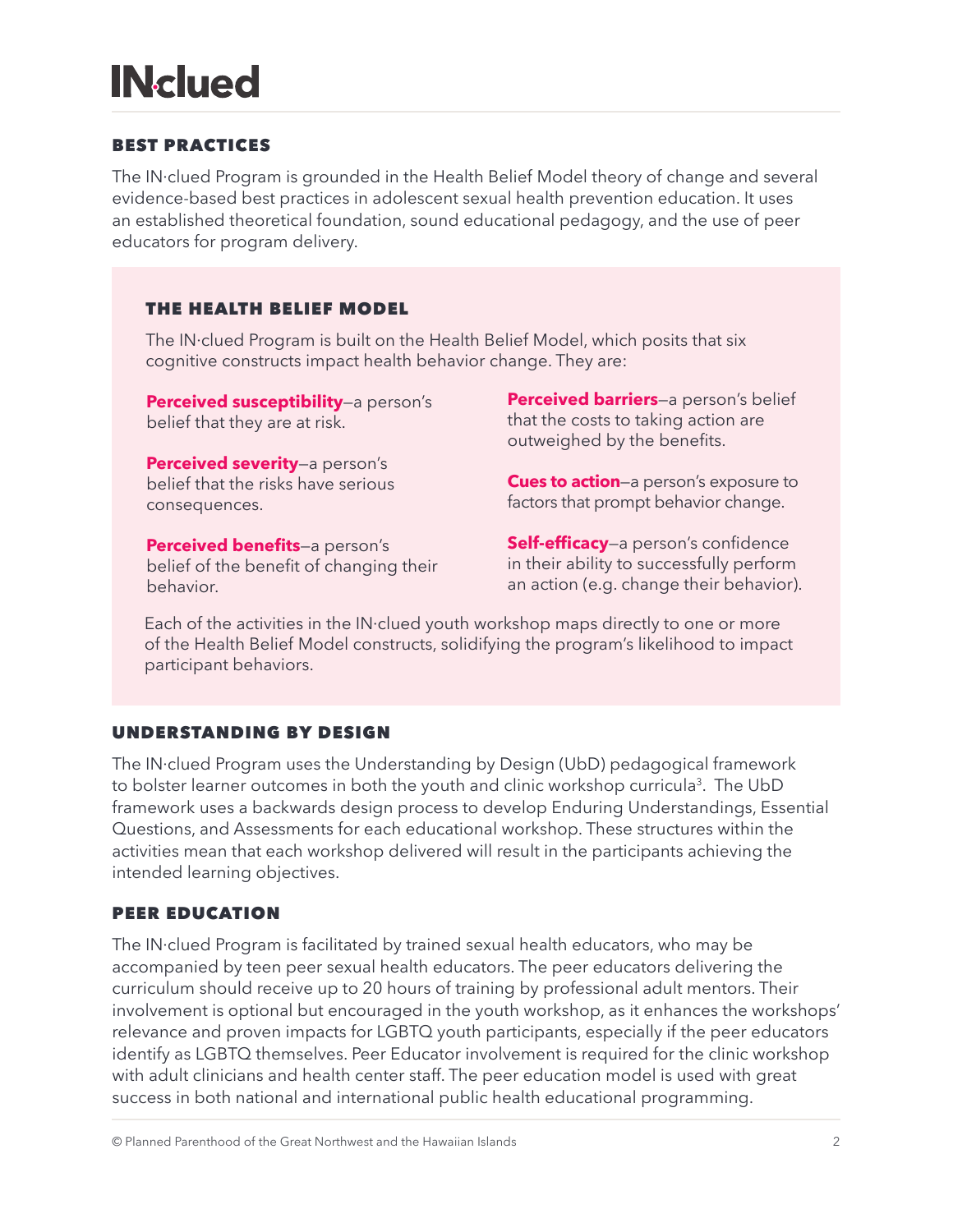# **INclued**

#### EVALUATION

The IN·clued Program was rigorously evaluated using a Randomized Control Trial evaluation design. This evaluation was funded through the federal Office of Adolescent Health Teen Pregnancy Prevention Initiative. The evaluation was conducted from 2015 through 2020, and enrolled LGBTQ young people between the ages of 14 and 19 from 16 states, and 22 clinics and 471 clinic staff from seven states across the United States.



#### EVALUATION OUTCOMES

**The results of this Randomized Control Trial found that participants in the IN·clued Youth Workshop were significantly more likely to have the following positive outcomes than their peers who did not participate in the workshop twelve months after the baseline survey:**

- *• Lower likelihood of having recent vaginal sex without condoms (and fewer times doing so)*
- *• Greater knowledge of sexual health*
- *• Greater self-efficacy to advocate for their own sexual health needs*
- *• Greater likelihood of having been to a doctor or clinic for (and received) contraception or birth control*

#### ELEMENTS – WHAT IS IN·CLUED?

There are two components of the IN·clued Program that can be implemented in a community in combination with one another, or separately:

- The IN·clued Youth Workshop facilitated by adult facilitators or co-facilitated by adult facilitators and youth peer educators;
- The IN·clued Health Center Workshop co-facilitated by adult facilitators and peer educators.

For maximum positive impact on LGBTQ young people in a community, it is recommended that both the Youth Workshop and the Health Center Workshop be provided. The Youth Workshop can include peer educator facilitators or be facilitated solely by adult facilitators. The Health Center Workshop must be co-facilitated by an adult facilitator and youth peer educators.

<sup>3</sup> McTighe, Jay and Wiggins, Grant. 2012. Understanding Design Framework. https://www.ascd.org/ASCD/pdf/siteASCD/publications/UbD\_WhitePaper0312.pdf.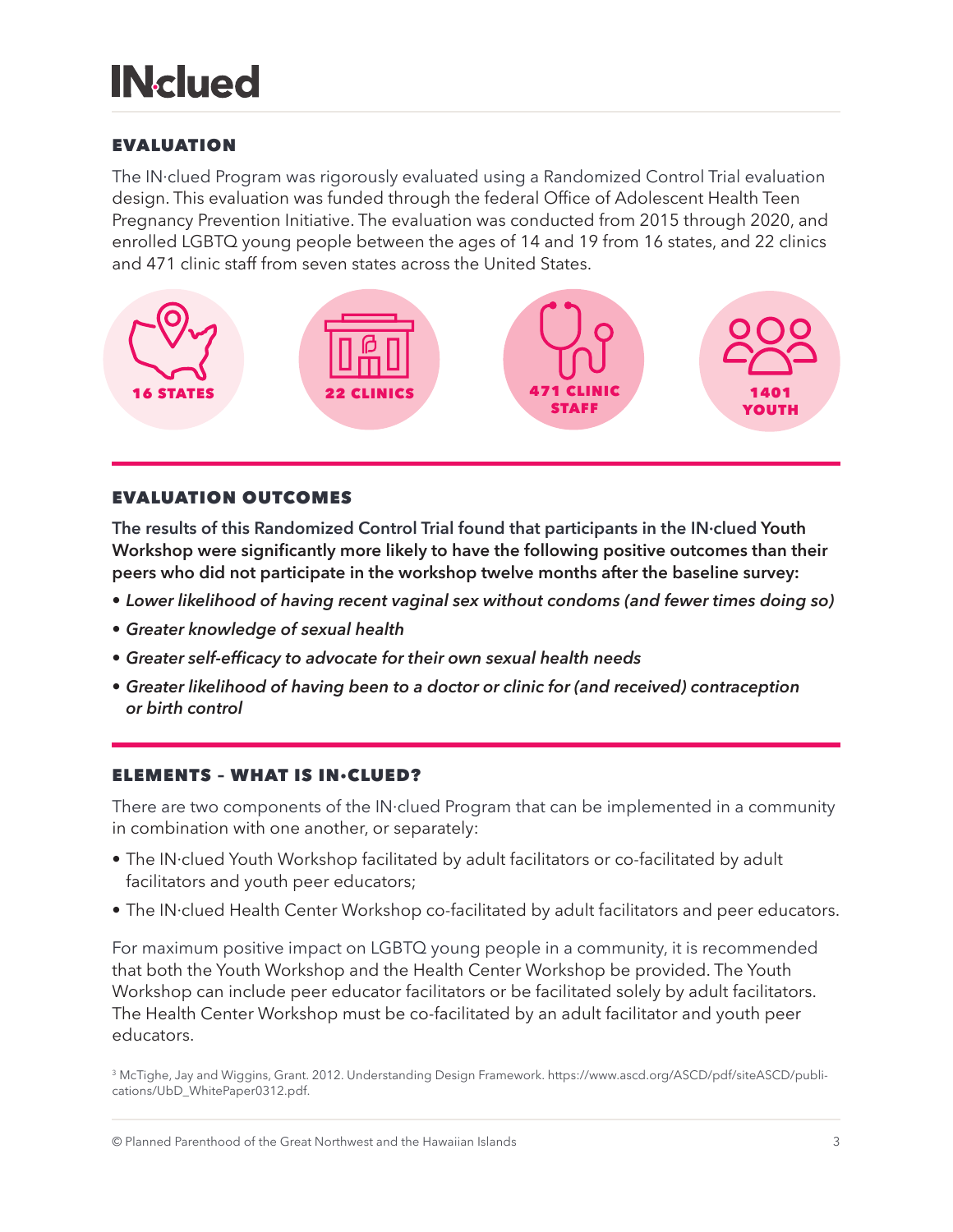# **IN-clued**

### YOUTH WORKSHOP

#### ENDURING UNDERSTANDINGS:

- 1. There are pregnancy and STD prevention options for me as part of an LGBTQ community that I can access and use correctly.
- 2. I can access and advocate for sexual health care that meets my needs.

#### ESSENTIAL QUESTIONS:

- 1. What unique sexual health risks do LGBTQ young people have?
- 2. How can LGBTQ young people protect themselves from STDs and/or unintended pregnancy?
- 3. How can I advocate for myself while accessing sexual healthcare?
- 4. What actions will I take to support my sexual healthcare?

In order for participants to answer those essential questions, the workshop guides them through approximately three hours' worth of activities that include:

| <b>IN-clued Youth Workshop Activities</b> |                                                                                                                                                                                                                                                                                                                                                                                                                                                            |
|-------------------------------------------|------------------------------------------------------------------------------------------------------------------------------------------------------------------------------------------------------------------------------------------------------------------------------------------------------------------------------------------------------------------------------------------------------------------------------------------------------------|
| <b>Intended Audience</b>                  | LGBTQ identified youth and allies ages 14-19                                                                                                                                                                                                                                                                                                                                                                                                               |
| <b>Activity</b>                           | <b>Description</b>                                                                                                                                                                                                                                                                                                                                                                                                                                         |
| <b>Introductions</b><br>and Warm-Up       | • Facilitators and participants introduce themselves with warm-up<br>activity.<br>• Facilitators review agenda, group agreements, essential questions, and<br>space logistics.<br>• Facilitators share a welcoming poem.<br>• Participants explore the IN clued zine.                                                                                                                                                                                      |
| <b>Why Us?</b>                            | • Participants discuss four statistics depicting current sexual health<br>disparities among LGBTQ youth in the United States.<br>• Participants complete individual reflection, dissect as a group the root<br>causes of sexual health disparities among LGBTQ youth, and identify<br>potential strategies for reducing the disparities.                                                                                                                   |
| <b>Let's Talk About Sex</b>               | • Participants brainstorm sexual and intimate behaviors.<br>• Participants discuss an LGBTQ inclusive definition of "sex" based on the<br>brainstorm of sexual behaviors.<br>• Participants discuss how sexual and gender identity does not<br>necessarily dictate sexual behaviors, and how being specific with<br>healthcare professionals about sexual behaviors and needs is critical to<br>not transmitting STDs or becoming involved in a pregnancy. |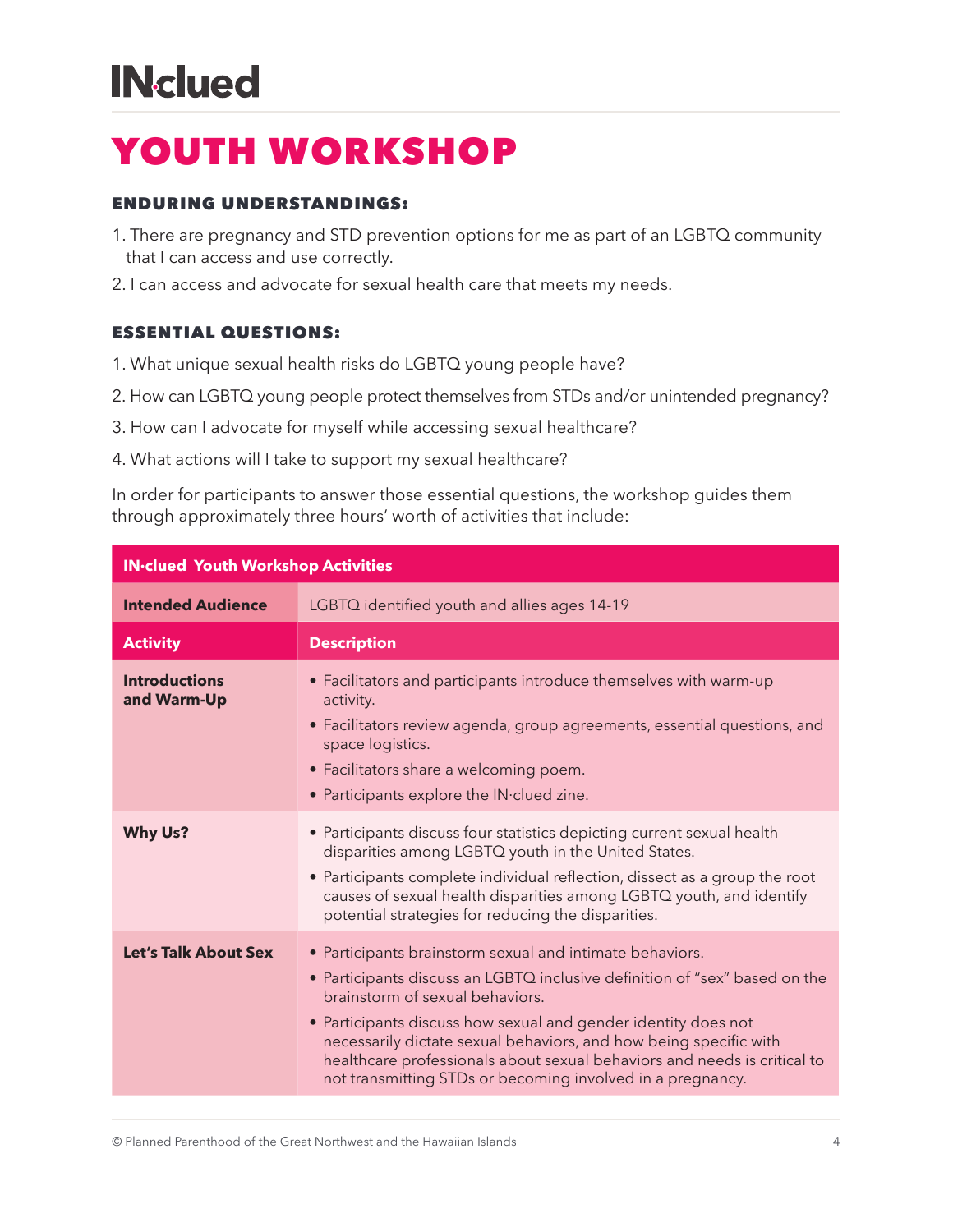# **INclued**

| <b>IN-clued Youth Workshop Activities</b> |                                                                                                                                                                                                                                                                                                                                                                                                                                                                                                                                                                                                                                                                                                                                                                                                                                                                                                    |  |
|-------------------------------------------|----------------------------------------------------------------------------------------------------------------------------------------------------------------------------------------------------------------------------------------------------------------------------------------------------------------------------------------------------------------------------------------------------------------------------------------------------------------------------------------------------------------------------------------------------------------------------------------------------------------------------------------------------------------------------------------------------------------------------------------------------------------------------------------------------------------------------------------------------------------------------------------------------|--|
| IN·clued Video                            | • Participants watch a video created by and for the IN clued program.<br>The video depicts relevant risks for unintended pregnancy and STDs,<br>pregnancy and STD prevention method options, and basic processes<br>for accessing sexual healthcare.<br>• Participants then directly apply their learning from the video to the<br>sexual behaviors in which they currently engage or intend to engage in<br>the future.                                                                                                                                                                                                                                                                                                                                                                                                                                                                           |  |
| <b>Break</b>                              |                                                                                                                                                                                                                                                                                                                                                                                                                                                                                                                                                                                                                                                                                                                                                                                                                                                                                                    |  |
| Safer Sex and Me                          | • Participants follow along with a demonstration of safer sex methods,<br>including condoms and other barrier methods for preventing<br>pregnancy and/or STDs.<br>• Facilitators instruct participants in LGBTQ-specific safer sex<br>considerations.<br>• Participants discuss where and how they can access safer sex resources<br>in the future.                                                                                                                                                                                                                                                                                                                                                                                                                                                                                                                                                |  |
| <b>Chat Groups</b>                        | • Participants split into small groups with one facilitator leading each<br>small group.<br>• Facilitators lead discussion and instruction on a four-step process for<br>accessing sexual healthcare:<br>1. Deciding to go to the health center and understanding why you are<br>going;<br>2. Getting ready to go to the health center by making an appointment,<br>securing funds and transportation as necessary, and writing down<br>questions for the provider in advance;<br>3. Arriving and checking in to the appointment by filling out<br>paperwork and communicating with the front office staff; and<br>4. Engaging with the provider in the exam room by using the "Health-<br>IQ Steps": being honest about sexual/gender identities and sexual<br>behaviors/needs, using "I" statements to correct provider mistakes,<br>and asking questions that include follow-up clarifications. |  |
| <b>Exam Room Practice</b>                 | • Facilitators demonstrate the use of the Health-IQ Steps through a<br>scripted role-play and debrief.<br>• Participants practice communicating with a healthcare provider<br>through structured role-plays.                                                                                                                                                                                                                                                                                                                                                                                                                                                                                                                                                                                                                                                                                       |  |
| Debrief and Reflection                    | • Participants respond to the following questions:<br>1. What is one thing you will commit to doing to take care of your<br>sexual health?<br>2. What is one way you will advocate for yourself when you seek sexual<br>healthcare?                                                                                                                                                                                                                                                                                                                                                                                                                                                                                                                                                                                                                                                                |  |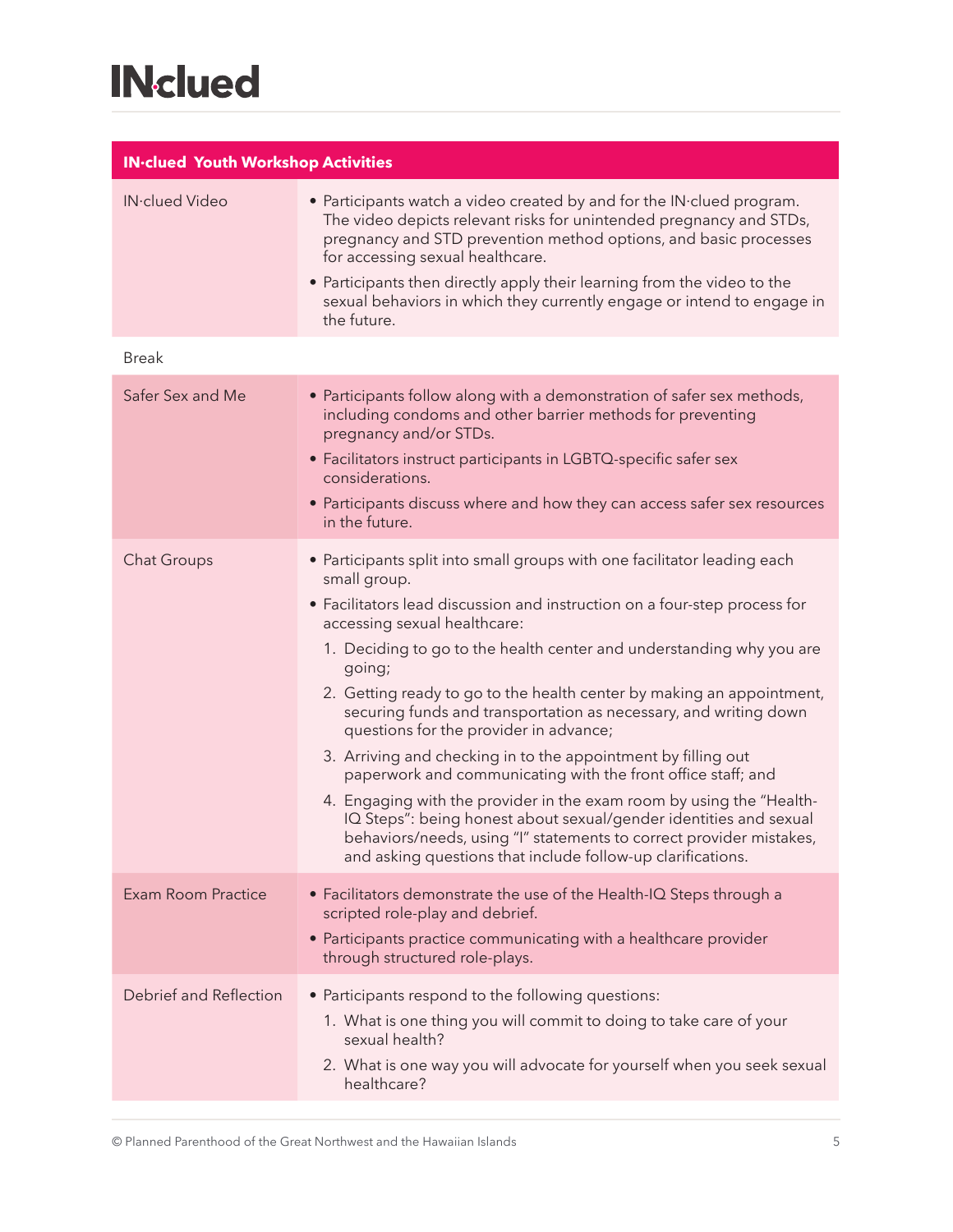| <b>IN-clued Youth Workshop Activities</b> |                                                                                                                                                                                                                                                                                                                                     |  |
|-------------------------------------------|-------------------------------------------------------------------------------------------------------------------------------------------------------------------------------------------------------------------------------------------------------------------------------------------------------------------------------------|--|
| <b>Anonymous Questions</b><br>and Texting | • If there's time, facilitators answer participants' anonymous questions.<br>If there isn't time, facilitators take participants' questions and provide<br>written answers to the group at a later date.<br>• Facilitators provide an opportunity for participants to opt-in to receive<br>text messages from the IN-clued program. |  |
| Know Your Rights                          | • Facilitators describe location-specific rights of LGBTQ young people<br>related to sexual health and healthcare access.<br>• Participants then read the "GLBTQ Youth's Health Care Bill of Rights." 4                                                                                                                             |  |
| <b>Closure</b>                            | Facilitators give reminders and resources to participants about where to<br>access sexual healthcare.                                                                                                                                                                                                                               |  |

### HEALTH CENTER WORKSHOP

This workshop is always co-facilitated with adult educators and youth peer educators.

#### ENDURING UNDERSTANDINGS:

- 1. I can provide intentionally inclusive and affirming health care to LGBTQ young people.
- 2. Providing inclusive and affirming care to LGBTQ young people can have a significant and positive impact on the reduction of STIs and unintended pregnancy in this population.

#### ESSENTIAL QUESTIONS:

- 1. Why is inclusive healthcare for LGBTQ young people so important?
- 2. How does providing inclusive and affirming care for LGBTQ young people help reduce their risk of unintended pregnancy and STIs?
- 3. How can I be more inclusive and affirming of LGBTQ young people in the care and services that I provide?

<sup>4</sup> Advocates for Youth. 2002. GLBTQ youth's health care bill of rights. Transitions 14 (4). http://www.advocatesforyouth.org/storage/advfy/documents/transitions1404.pdf.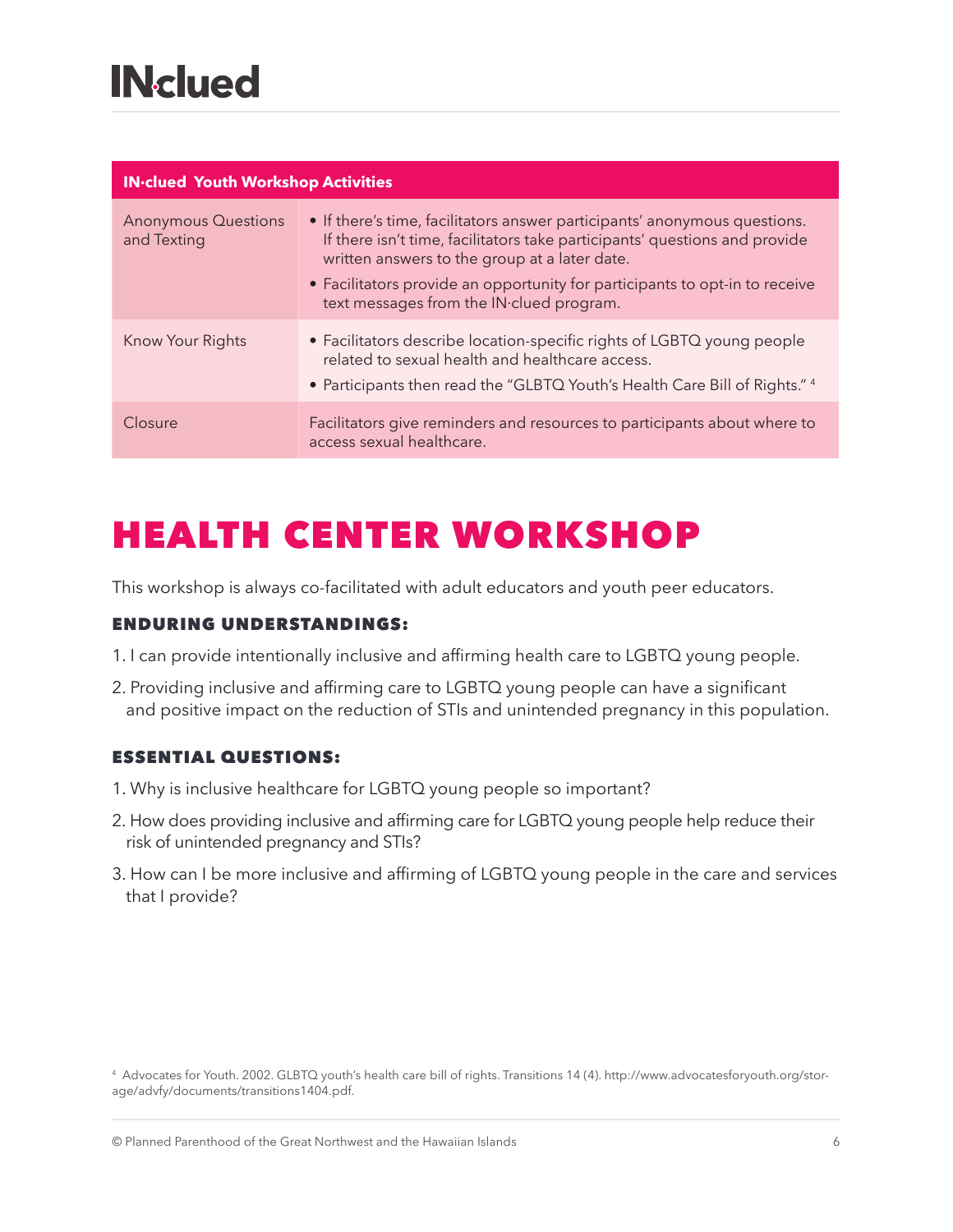| <b>IN-clued Health Center Workshop Session 1 Activities</b> |                                                                                                                                                                                                                                                                                                                                                                                                                                                                                                                                                                                                                                                                                                                                                   |  |
|-------------------------------------------------------------|---------------------------------------------------------------------------------------------------------------------------------------------------------------------------------------------------------------------------------------------------------------------------------------------------------------------------------------------------------------------------------------------------------------------------------------------------------------------------------------------------------------------------------------------------------------------------------------------------------------------------------------------------------------------------------------------------------------------------------------------------|--|
| <b>Intended Audience</b>                                    | Entire health center staff                                                                                                                                                                                                                                                                                                                                                                                                                                                                                                                                                                                                                                                                                                                        |  |
| <b>Activity</b>                                             | <b>Description</b>                                                                                                                                                                                                                                                                                                                                                                                                                                                                                                                                                                                                                                                                                                                                |  |
| <b>Introductions</b><br>and Warm-Up                         | Facilitators introduce themselves and the IN clued Program, set group<br>agreements with participants, and engage them in a brief warm-up to<br>reflect on their own identities and ideas about how welcoming their<br>environment is for LGBTQ youth. Participants are introduced to LGBTQ<br>terms and definitions.                                                                                                                                                                                                                                                                                                                                                                                                                             |  |
| <b>Remember Me</b>                                          | Peer Educators read a welcoming poem entitled Remember Me. The<br>poem depicts diverse sexual and gender identities to orient participants<br>to the content of the workshop.                                                                                                                                                                                                                                                                                                                                                                                                                                                                                                                                                                     |  |
| <b>Believe It or Not</b>                                    | Participants engage in a true-or-false activity using statistics and facts<br>about LGBTQ adolescents' sexual health outcomes. This is designed to<br>increase belief in the importance of inclusive and relevant sexual health<br>care for LGBTQ young people.                                                                                                                                                                                                                                                                                                                                                                                                                                                                                   |  |
| <b>Exploring Messages</b><br>and Beliefs                    | Participants explore societal messages and personal beliefs about<br>gender, sexual orientation and teen sexual activity. They reflect on why<br>it is important to be aware of and mitigate implicit bias in a health care<br>setting.                                                                                                                                                                                                                                                                                                                                                                                                                                                                                                           |  |
| <b>Binary Thinking and</b><br><b>Sexual Identities</b>      | The concept of binary thinking is introduced, and participants examine<br>how binary thinking is detrimental to the health care experience for<br>LGBTQ young people.                                                                                                                                                                                                                                                                                                                                                                                                                                                                                                                                                                             |  |
| <b>Recommendations</b><br><b>for Practice</b>               | Facilitators model a role-play of "What Not to Do" when an LGBTQ<br>young person seeks health care. Participants are guided through a<br>reflection about a negative interaction with a clinic staff and provider<br>and offer suggestions for how the interaction could have been more<br>successful. Facilitators introduce the six recommendations for clinic<br>staff and providers: 1) Create a welcoming environment, 2) Use correct<br>names and pronouns, 3) Maintain confidentiality, 4) Ask inclusive<br>questions, 5) Positive body language, and 6) Admit mistakes. Facilitators<br>re-demonstrate the role-play, implementing the six recommendations.<br>Participants reflect on the different outcomes between the two role-plays. |  |
| <b>Implementing</b><br><b>Inclusive Practices</b>           | In pairs, participants outline ways they can incorporate the six<br>recommendations for providing inclusive care into their daily job tasks.<br>Pairs report to the larger group to compile a set of practices the entire<br>clinic staff can adopt.                                                                                                                                                                                                                                                                                                                                                                                                                                                                                              |  |
| <b>Closure</b>                                              | Participants and facilitators read the "Remember Me" poem together.                                                                                                                                                                                                                                                                                                                                                                                                                                                                                                                                                                                                                                                                               |  |